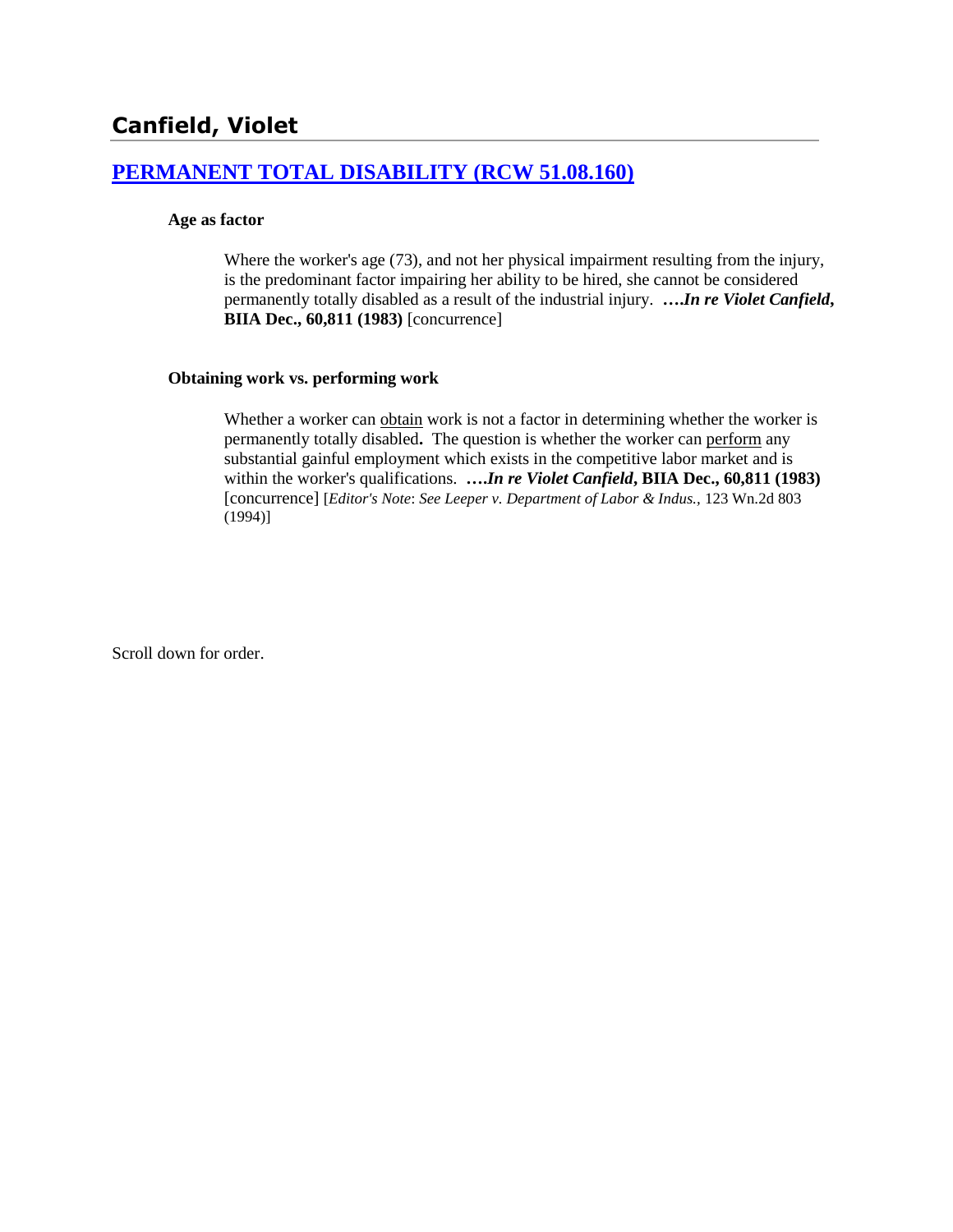## **BEFORE THE BOARD OF INDUSTRIAL INSURANCE APPEALS STATE OF WASHINGTON**

**IN RE: VIOLET CANFIELD ) DOCKET NO. 60,811**

**CLAIM NO. F-897590 ) DECISION AND ORDER**

APPEARANCES:

Claimant, Violet Canfield, by Landerholm, Memovich, Lansverk, Whitesides, Wilkinson, Klossner and Perry, per Steven A. Memovich and Kevin G. Staples

**)**

Employer, Crown Zellerbach, None

Department of Labor and Industries, by The Attorney General, per John R. Dick, Assistant

This is an appeal filed by the claimant on October 26, 1981, from an order of the Department of Labor and Industries (Department) dated October 9, 1981. The order appealed from adhered to the provisions of a prior order closing the claim with a permanent partial disability award equal to a 25% loss of function of the left leg above the knee joint with short thigh stump, less previous award, and with time-loss as previously paid. The Department order is **AFFIRMED**.

# **PROCEDURAL STATUS AND EVIDENTIARY RULINGS**

Pursuant to RCW 51.52.104 and RCW 51.52.106, this matter is before the Board for review and decision on a timely Petition for Review filed by the Department to a Proposed Decision and Order issued on September 15, 1982, in which the order of the Department dated October 9, 1981 was reversed, and the claim remanded to the Department with instructions to place the claimant on the pension rolls as a permanently totally disable worker, effective October 9, 1981.

The Board has reviewed the evidentiary rulings in the record of proceedings and finds that no prejudicial error was committed. Said rulings are hereby affirmed.

# **CONTENTIONS OF THE PARTIES**

Mrs. Canfield contends that due to the residuals of her 1969 industrial injury, she was temporarily totally disabled between February 2, 1979 and October 9, 1981. She further contends that as of October 9, 1981, her condition was in need of further curative treatment. Alternatively, in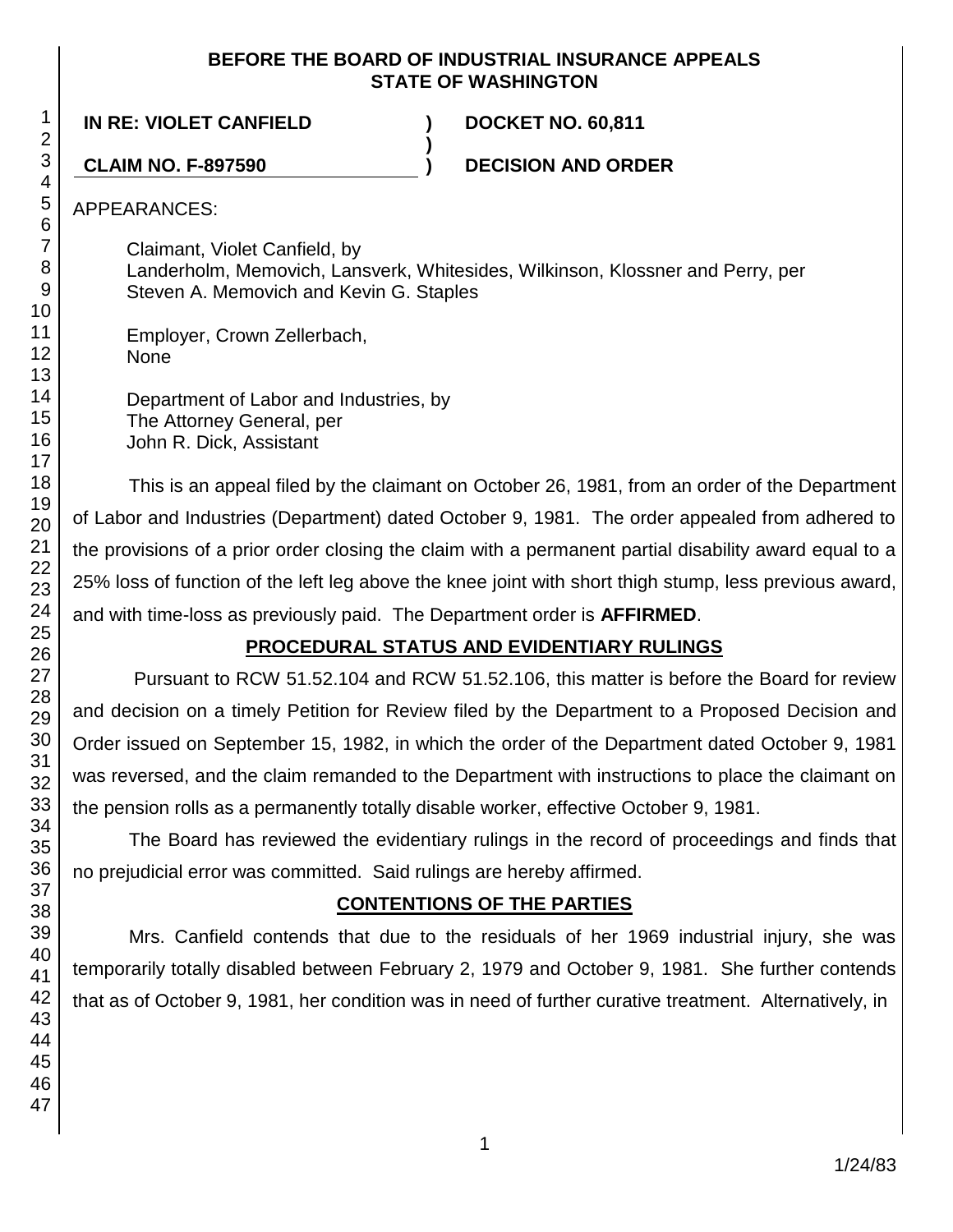the event her condition is deemed fixed and medically stationary as of October 9, 1981, Mrs. Canfield asserts she is entitled either to a greater permanent partial disability award for her left leg, hip and knee residuals, or to receive benefits as a permanently totally disabled worker.

The Department counters that the claimant's injury-related condition was fixed as of October 9, 1981, and constituted only permanent partial disability which was properly compensated in the Department order closing the claim.

# **DECISION**

We agree that the evidence shows the claimant's injury-related condition is fixed and medically stationary as of October 9, 1981. We must disagree with two other conclusions reached in the Proposed Decision and Order. They are: (1) that the issue of Mrs. Canfield's entitlement to time-loss compensation as a temporarily totally disabled worker between February 2, 1979 and October 9, 1981, is not before this Board for resolution, and (2) that the loss of function and physical impairment resulting from her industrial injury of December 15, 1969, considered with her age, education, training and experience, have rendered Violet Canfield unable on a reasonably continuous basis to maintain gainful employment regularly available in the competitive market.

Considering the evidence in this matter, we find the following facts established. Violet Canfield sustained an industrial injury to her left hip, knee and leg on December 15, 1969 during the course of her employment with Crown Zellerbach Corporation. She was treated surgically, by internal fixation of her fractured hip, within the next few days. Early in 1971, a second surgery was performed to remove the fixation device. The claimant's condition improved, and although her treating physician released her for light duty work, the claimant elected to retire in August 1971 at age 62. When claimant Canfield's hip condition worsened some six years after she retired, the Department reopened her claim effective in October 1977, provided further surgical repair (in the form of a total hip replacement) and then closed the claim with an additional permanent partial disability award. The claimant appealed the Department's closing order, and the notice of appeal alleges that she is entitled to relief as follows: "Time-loss, an additional award for disability and/or placed upon the pension rolls of the State of Washington." During pre-hearing proceedings before this Board, Mrs. Canfield effectively amended her notice of appeal to request, as an additional alternative, further curative treatment.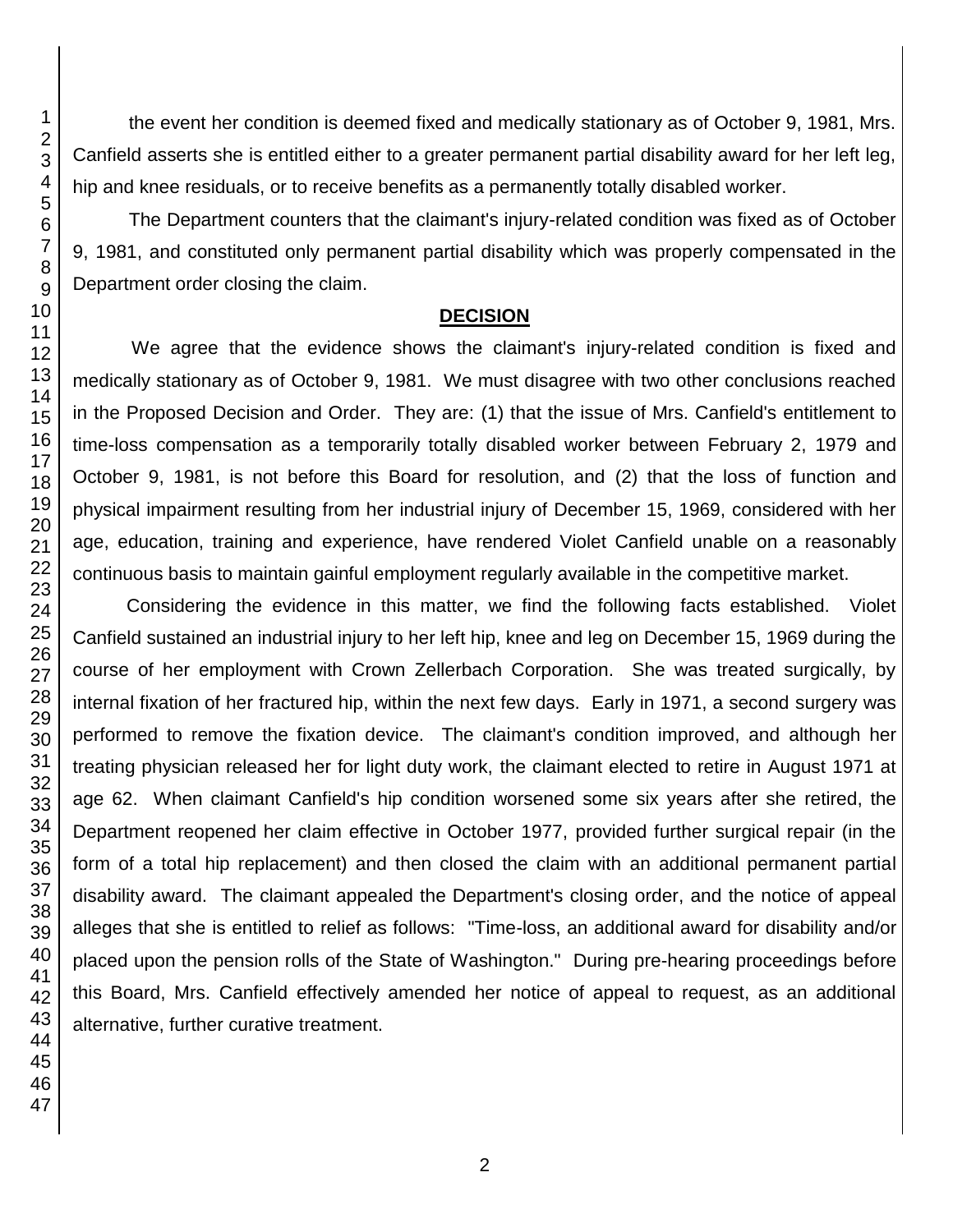In cases arising under the Industrial Insurance Act, the jurisdiction of this Board is invoked by filing a written notice of appeal which shall set forth the grounds upon which the appealing party considers the order appealed from to be unjust or unlawful, as well as the relief sought. As noted above, Violet Canfield specifically requested relief in the form of time-loss compensation. The closing order dated October 9, 1981 awards "time-loss as paid". Accordingly, despite the limitations imposed by Lenk v. Department of Labor and Industries, 3 Wn. App. 977 (1970), the issue of entitlement to time-loss compensation between February 2, 1979 and October 9, 1981, is properly before this Board.

The issue of Mrs. Canfield's entitlement to intermittent time-loss compensation after February 2, 1979 is resolved by reference to the testimony of her treating surgeon, Dr. Joseph Sacamano. Dr. Sacamano testified that his hip replacement surgery in 1978 was successful in improving the claimant's leg disability, and that she "would have been able to return to moderate employment on February 2, 1979". He went on to explain that "I felt that she should not be doing heavy laboring jobs but that there were occupations conceivable for her to carry on". The claimant is therefore not entitled to time-loss compensation for any period after February 2, 1979. Bonko v. Department of Labor and Industries, 2 Wn. App. 22 (1970).

Concerning Mrs. Canfield's entitlement to permanent total disability benefits, it is the judgment of this Board that regardless of the partial disability in her leg, the claimant is physically able to perform regular full-time jobs within her capabilities. The claimant is a 73 year old woman of average intelligence, average mathematical and vocabulary skills, better-than-average articulation, with a high school education and an ability (without retraining) to perform "moderate" work on a reasonably continuous basis, provided she can alternate sitting, standing and walking during an 8 hour work day.

While it is true that Mrs. Canfield's age makes it very unlikely she can obtain any of the several jobs in the competitive labor market which are within her qualifications, this fact is not sufficient. One is permanently totally disabled only if his or her injury-caused impairments are of such severity that he or she is unable to perform any substantial gainful work within his/her qualifications which exists in the competitive labor market. Certainly "age" is a factor to be weighed when superimposed upon the effects of the injury. However, here the claimant's age is the predominant feature impairing her ability to be hired. Her physical impairment from injury is not substantial enough to prevent the performance of gainful employment.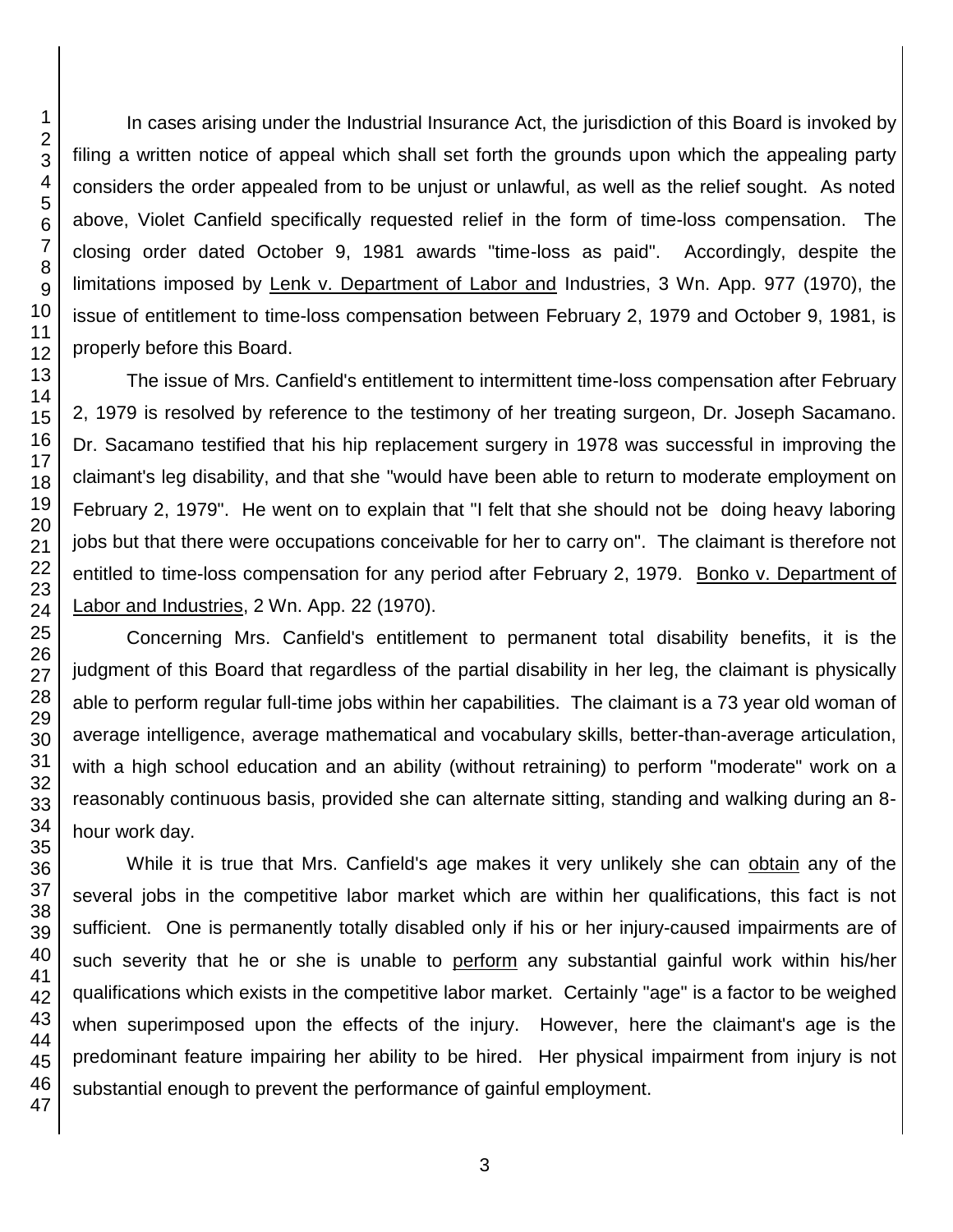Mrs. Canfield, age 73, retired from the active labor market in 1971 after working approximately 32 years. She is receiving Social Security retirement benefits and has for over 11 years. She voluntarily withdrew from the labor market, deservedly and justifiably preferring retirement. She was not, however, forced off the labor market as a result of this industrial injury. She does have significant residual earning capacity insofar as the effect of the injury is concerned. It is simply not the cause of her unemployed status. The overwhelming preponderance of the evidence adduced in this matter demonstrates that the claimant's permanent disability is partial only, and has been properly compensated by the Department.

After consideration of the Proposed Decision and Order, the Petition for Review filed thereto, the claimant's response to the Department's Petition for Review, and a careful review of the entire record before us, we hereby enter the following:

# **FINDINGS OF FACT**

1. On December 15, 1969, while in the course of her employment with Crown Zellerbach Corporation, claimant Violet Canfield injured her left leg, hip and knee when she slipped on some ink and fell. A report of that accident was filed on December 24, 1969. The claim was accepted by the Department, treatment and time-loss compensation were provided, and on September 23, 1971, the Department issued an order closing the claim with a permanent partial disability award equal to 12% loss of function of the left leg at the hip joint.

A timely application to reopen the claim on the ground of aggravation of condition was filed, and on April 24, 1972, the Department issued an order reopening the claim effective January 14, 1972 for treatment to date, and simultaneously closed the claim with no further permanent partial disability award.

2. On October 19, 1977, an application to reopen the claim on the ground of aggravation of condition was filed. On January 18, 1978, the Department issued an order reopening the claim for further treatment effective October 25, 1977. By order issued August 21, 1981, the Department closed the claim with time-loss compensation as paid to February 2, 1979, and with a permanent partial disability award equal to 25% of the loss of function of the left leg above the knee joint with short thigh stump, less the prior award. A timely request for reconsideration to that order caused the Department to hold the August 21, 1981 determination in abeyance. On October 9, 1981, the Department issued an order adhering to its previous order. On October 26, 1981, the claimant filed a notice of appeal with the Board of Industrial Insurance Appeals. On November 4, 1981, the Board issued an order granting the appeal, and directed that proceedings be held on the issues raised by the appeal. skills, better-than-average articulation, with a high school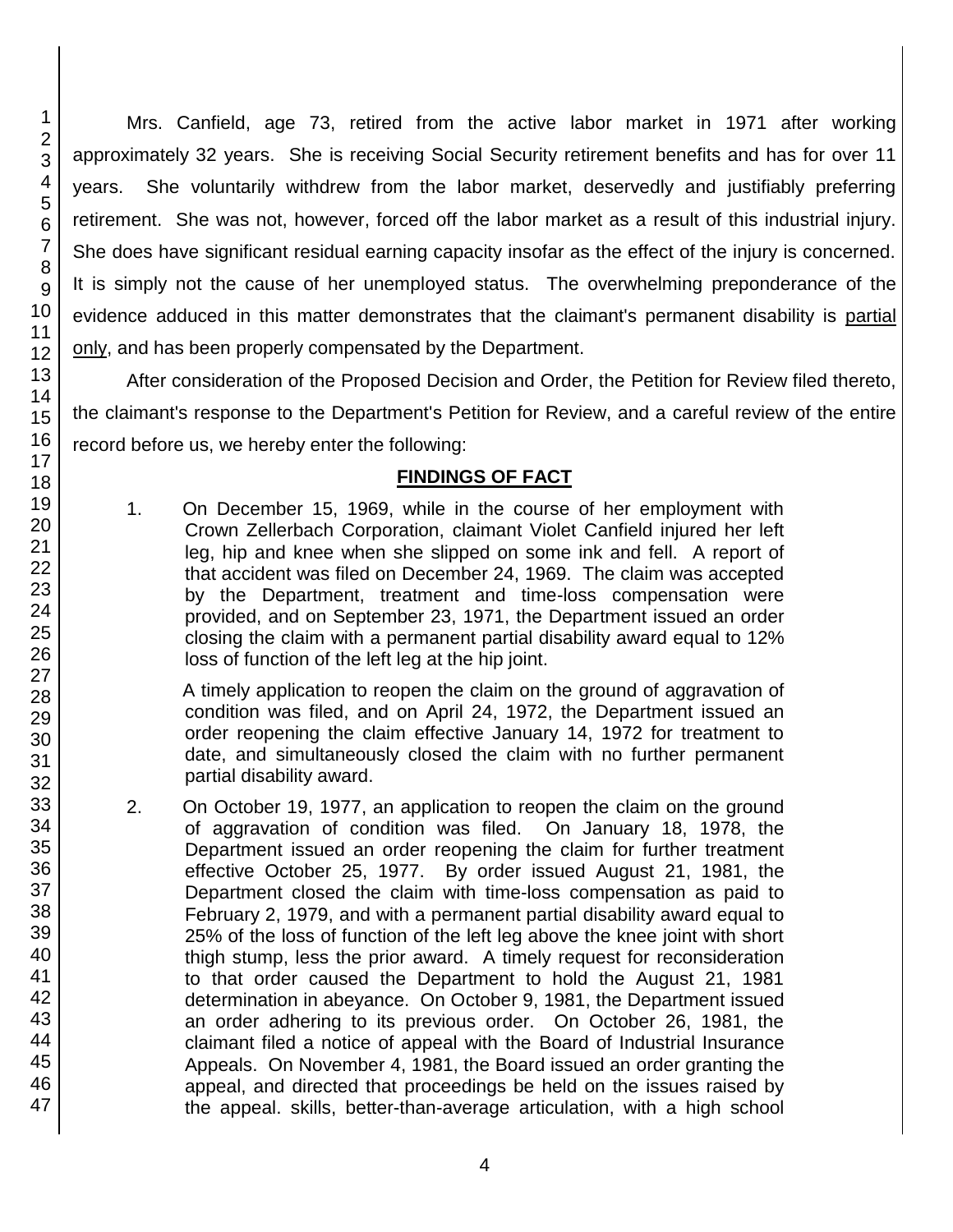education and an ability, without retraining, to perform moderate work on a reasonably continuous basis, provided she can continuously alternate sitting, standing and walking during an 8-hour work day. Mrs. Canfield has worked for 16½ years as a bag inspector, a job which requires an individual to walk and stand and sit as well as lift. She also worked for 16 years as a bag tender, a job which involves standing for long periods of time.

- 4. As a result of her industrial injury on December 15, 1969, claimant Canfield developed a condition diagnosed as aseptic necrosis of femoral head of the left hip.
- 5. Between February 2, 1979 and October 9, 1981, claimant Canfield was capable of performing gainful employment which is within her qualifications and available in the competitive labor market, on a reasonably continuous basis.
- 6. As of October 9, 1981, the claimant's condition causally related to her industrial injury was fixed no further curative treatment was indicated or required.
- 7. As of October 9, 1981, claimant Canfield exhibited partially disabling impairment in her left lower extremity resulting from the December 15, 1969 injury. That permanent loss of physical function did not exceed 25% loss of function of the left leg above the knee joint with short thigh stump.
- 8. As of October 9, 1981, Violet Canfield was capable of performing gainful employment, which is within her qualifications and available in the competitive labor market, on a reasonably continuous basis.
- 9. The claimant retired from the labor market in 1971 at age 62, and has remained in such retirement status ever since.

# **CONCLUSIONS OF LAW**

Based upon the foregoing findings of fact, this Board concludes as follows:

- 1. The Board of Industrial Insurance Appeals has jurisdiction of the parties and subject matter of this appeal.
- 2. Between February 2, 1979 and October 9, 1981, the claimant was not temporarily totally disabled within the purview of the Workers' Compensation Act, and therefore, was not entitled to payment of timeloss compensation during that period.
- 3. As of October 9, 1981, claimant Canfield exhibited a permanent partial disability in her left lower extremity resulting from the injury of December 15, 1959, equal to 25% loss of function of the left leg above the knee joint with short thigh stump.
- 4. As of October 9, 1981, claimant Canfield was not a permanently totally disabled worker within the purview of the Workers' Compensation Act.